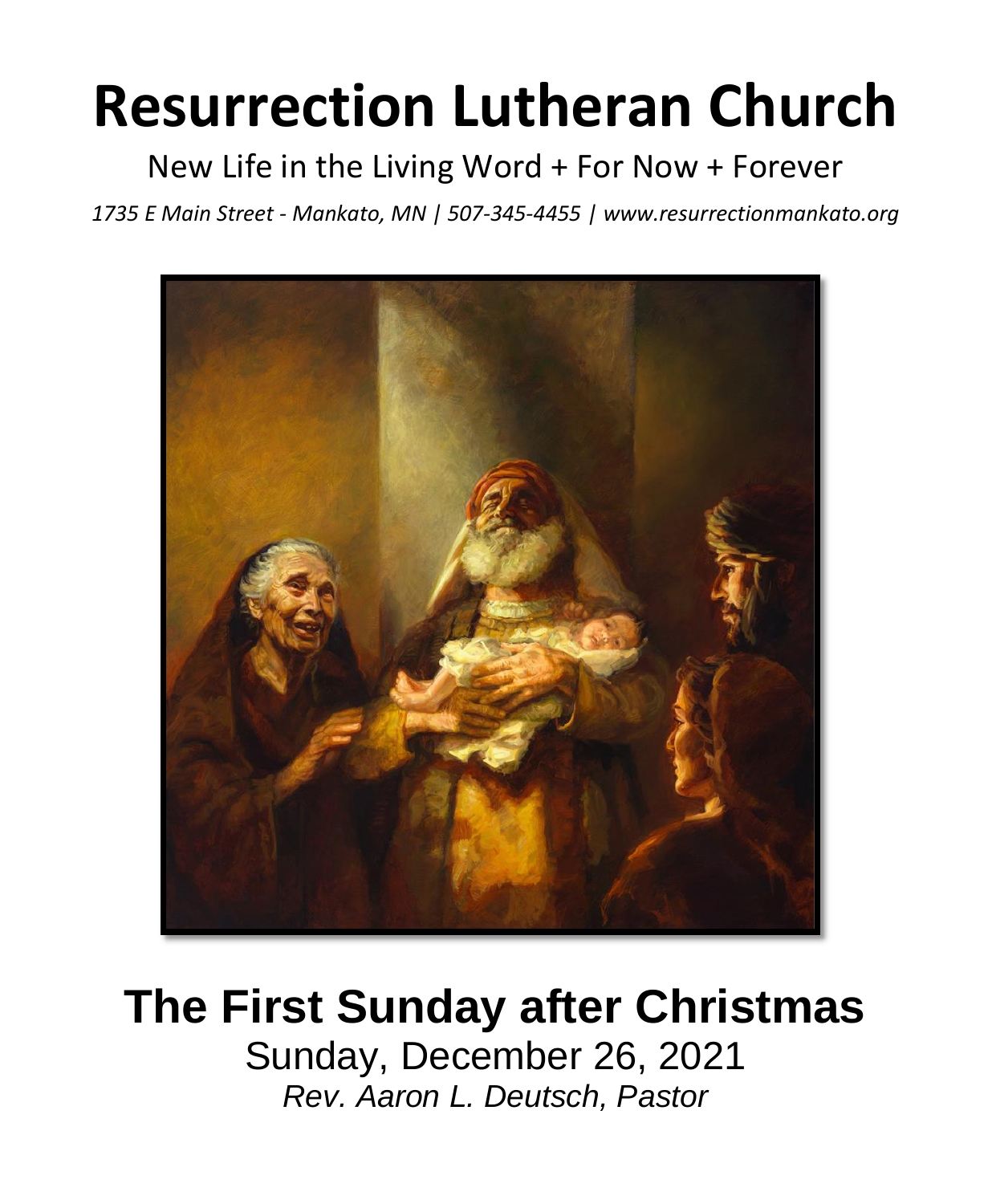#### **WELCOME** and **ANNOUNCEMENTS**

#### $\%$  **A CHRISTMAS DIALOGUE**

P: To you is born in the city of David a Savior, who is Christ the Lord.

**C: Oh, come, let us adore him!**

P: O Lord, ruler of the ages eternal, you are without beginning or end:

#### **C: Yet you chose to be born an infant in time.**

P: O Lord, the invisible, you are the One who is unseen, reigning from heaven:

#### **C: Yet you assumed the face of humanity, born of Mary.**

P: O Lord, all-powerful, you hold the mountains in the palm of your hand:

**C: Yet you let yourself be wrapped in blankets and held in the embrace of Joseph**.

P: O Lord, the universal provider, you feed and provide for every creature:

**C: Yet you chose to take on hunger and be fed through the hands of mortals.** 

P: The people who walked in darkness have seen a great light.

**C: Jesus Christ, you are the light of the world. No darkness can overcome your light. Oh, come, let us adore him!** 

**GATHERING HYMN: Angels We Have Heard on High……………………………RECLAIM No. 108**

#### **CONFESSION AND FORGIVENESS OF SIN**

P: Blessed be the Holy One of Israel, the Word made flesh, the Power of the Most High – Father, Son, and Holy Spirit – one God, now and forever.

#### **C: Amen.**

P: We give thanks and praise to our Heavenly Father for sending his one and only Son to share our humanity, to carry our guilt, and become for us the perfect Lamb who takes away the sin of the world. Though he was rich, he became poor, that in his poverty we might become rich. Gathered in the name of Christ, let us confess our sin in the presence of God and one another.

*Silence is kept for self-examination and reflection*

#### P: Gracious God,

**C: In Jesus Christ you came among us as the light shining in the darkness. We confess our sin against you in thought, word, and deed by what we have done and by what we have left undone. Forgive us and renew our hope, that we may trust the light of your face, and welcome the truth of Christ, our Lord. Amen.** 

P: People of God, I bring to you good news of great joy: to you is born a Savior, Christ the Lord. As a called and ordained minister of the Church of Christ, and by his authority, I declare unto you the forgiveness of all your sins, in the name of the Father, and of the Son, and of the Holy Spirit.

**C: Amen.**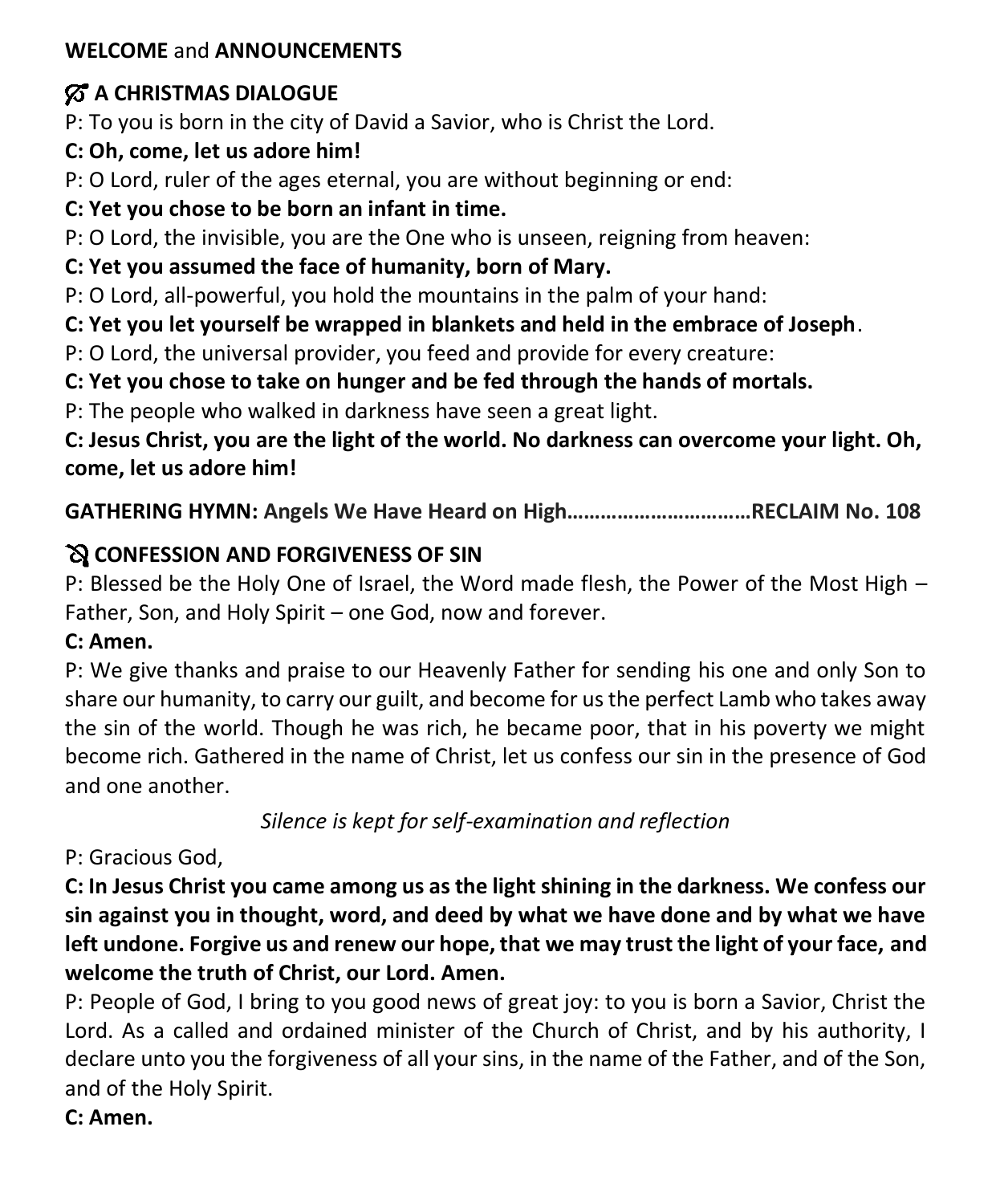#### **FIRST READING: Exodus 13:1-3a, 11-15 (ESV)**

<sup>1</sup>The Lord said to Moses, <sup>2</sup> "Consecrate to me all the firstborn. Whatever is the first to open the womb among the people of Israel, both of man and of beast, is mine."  $3$ Then Moses said to the people, "Remember this day in which you came out from Egypt, out of the house of slavery, for by a strong hand the Lord brought you out from this place. <sup>11</sup> "When the Lord brings you into the land of the Canaanites, as he swore to you and your fathers, and shall give it to you, <sup>12</sup>you shall set apart to the Lord all that first opens the womb. All the firstborn of your animals that are males shall be the Lord's.  $^{13}$ Every firstborn of a donkey you shall redeem with a lamb, or if you will not redeem it you shall break its neck. Every firstborn of man among your sons you shall redeem. <sup>14</sup>And when in time to come your son asks you, 'What does this mean?' you shall say to him, 'By a strong hand the Lord brought us out of Egypt, from the house of slavery.  $15$ For when Pharaoh stubbornly refused to let us go, the Lord killed all the firstborn in the land of Egypt, both the firstborn of man and the firstborn of animals. Therefore I sacrifice to the Lord all the males that first open the womb, but all the firstborn of my sons I redeem.'

R: The Word of the Lord.

**C: Thanks be to God!** 

#### **RESPONSIVE READING: Psalm 111 (ESV)**

L: Praise the Lord! I will give thanks to the Lord with my whole heart, in the company of the upright, in the congregation.

**C: Great are the works of the Lord, studied by all who delight in them.**

L: Full of splendor and majesty is his work, and his righteousness endures forever.

**C: He has caused his wondrous works to be remembered; the Lord is gracious and merciful.**

L: He provides food for those who fear him; he remembers his covenant forever.

**C: He has shown his people the power of his works, in giving them the inheritance of the nations.**

L: The works of his hands are faithful and just; all his precepts are trustworthy;

**C: they are established forever and ever, to be performed with faithfulness and uprightness.**

L: He sent redemption to his people; he has commanded his covenant forever. Holy and awesome is his name!

**C: The fear of the Lord is the beginning of wisdom; all those who practice it have a good understanding. His praise endures forever!**

R: The Word of the Lord. **C: Thanks be to God!**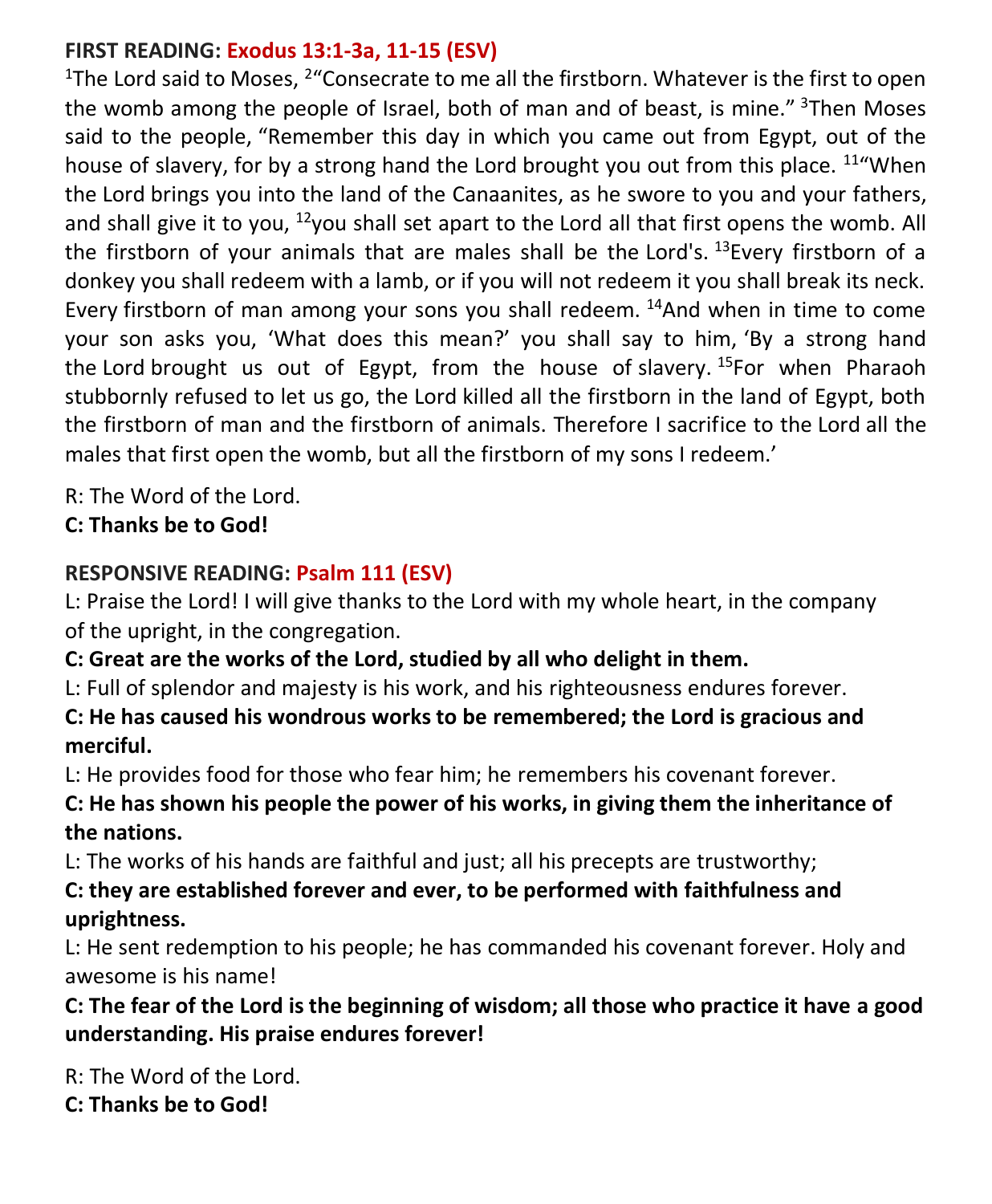#### **SECOND READING: Colossians 3:12-17 (ESV)**

 $12$ Put on then, as God's chosen ones, holy and beloved, compassionate hearts, kindness, humility, meekness, and patience,  $13$  bearing with one another and, if one has a complaint against another, forgiving each other; as the Lord has forgiven you, so you also must forgive. <sup>14</sup>And above all these put on love, which binds everything together in perfect harmony. <sup>15</sup>And let the peace of Christ rule in your hearts, to which indeed you were called in one body. And be thankful.  $^{16}$  Let the word of Christ dwell in you richly, teaching and admonishing one another in all wisdom, singing psalms and hymns and spiritual songs, with thankfulness in your hearts to God.  $17$ And whatever you do, in word or deed, do everything in the name of the Lord Jesus, giving thanks to God the Father through him.

R: The Word of the Lord.

#### **C: Thanks be to God!**



#### $\%$  **THE GOSPEL ACCLAMATION**

#### **GOSPEL READING: Luke 2:22-40 (ESV)**

P: The Holy Gospel according to Saint Luke, the 2<sup>nd</sup> Chapter.

#### **C: Glory to you, O Lord!**

 $22$ And when the time came for their purification according to the Law of Moses, they brought him up to Jerusalem to present him to the Lord  $^{23}$  (as it is written in the Law of the Lord, "Every male who first opens the womb shall be called holy to the Lord")  $^{24}$ and to offer a sacrifice according to what is said in the Law of the Lord, "a pair of turtledoves, or two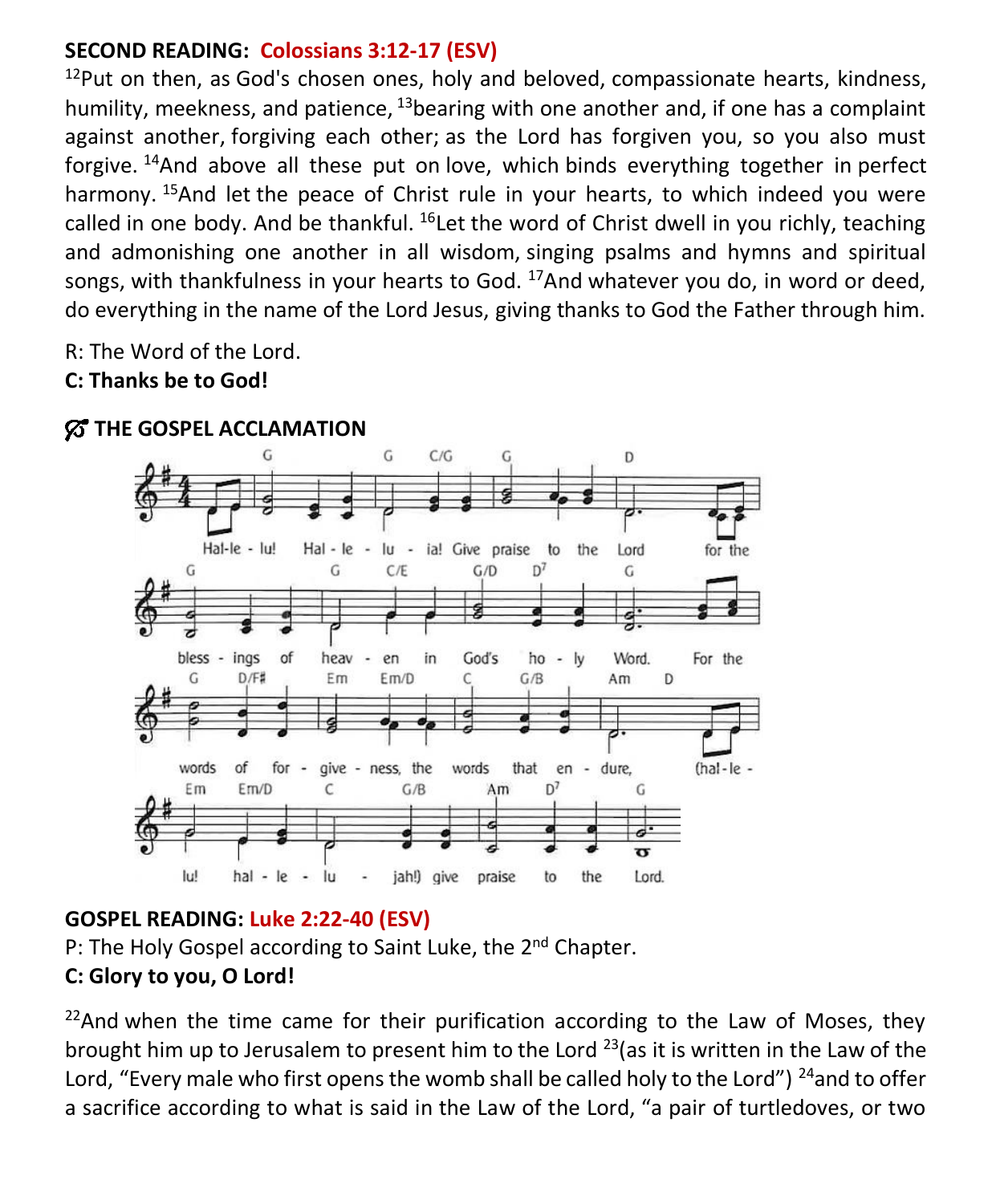young pigeons." <sup>25</sup>Now there was a man in Jerusalem, whose name was Simeon, and this man was righteous and devout, waiting for the consolation of Israel, and the Holy Spirit was upon him. <sup>26</sup>And it had been revealed to him by the Holy Spirit that he would not see death before he had seen the Lord's Christ. <sup>27</sup>And he came in the Spirit into the temple, and when the parents brought in the child Jesus, to do for him according to the custom of the Law,  $^{28}$ he took him up in his arms and blessed God and said,  $^{29}$ "Lord, now you are letting your servant depart in peace, according to your word;  $30$  for my eyes have seen your salvation  $31$ <sup>that</sup> you have prepared in the presence of all peoples,  $32$ <sup>a</sup> light for revelation to the Gentiles, and for glory to your people Israel."  $33$ And his father and his mother marveled at what was said about him. <sup>34</sup>And Simeon blessed them and said to Mary his mother, "Behold, this child is appointed for the fall and rising of many in Israel, and for a sign that is opposed  $35$  (and a sword will pierce through your own soul also), so that thoughts from many hearts may be revealed."  $36$ And there was a prophetess, Anna, the daughter of Phanuel, of the tribe of Asher. She was advanced in years, having lived with her husband seven years from when she was a virgin,  $37$  and then as a widow until she was eighty-four. She did not depart from the temple, worshiping with fasting and prayer night and day. <sup>38</sup>And coming up at that very hour she began to give thanks to God and to speak of him to all who were waiting for the redemption of Jerusalem.  $39$ And when they had performed everything according to the Law of the Lord, they returned into Galilee, to their own town of Nazareth. <sup>40</sup>And the child grew and became strong, filled with wisdom. And the favor of God was upon him.

P: This is the Gospel of our Lord! **C: Praise to you, O Christ!** 

#### **SERMON**

#### **HYMN OF THE DAY: Your Little Ones, Dear Lord (vss. 1,2,6,8,9)………..RECLAIM No. 112**

#### **OFFERING** and **OFFERING RESPONSE**

*As ushers bring forward the offering,* please stand to *sing the Doxology: Praise God from whom all blessings flow. Praise Him all creatures here below. Praise Him above ye heav'nly host. Praise Father, Son, and Holy Ghost. Amen*

#### $\%$  **A CHRISTMAS CREED**

**I believe in God the Father, Creator of all things, who sent his Son as my Savior.**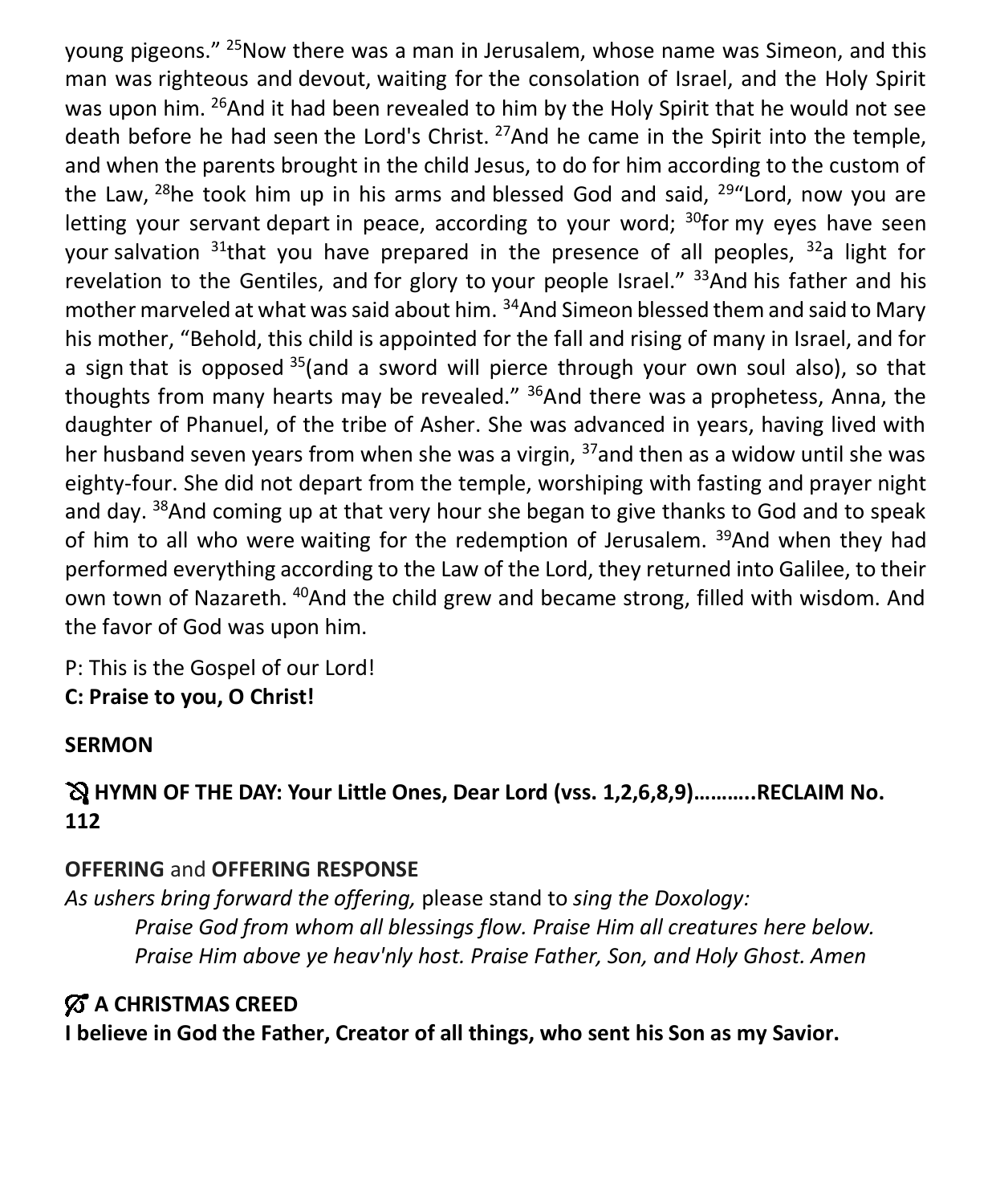**I believe in Jesus Christ, my Lord, who was conceived by the Holy Spirit, born of the virgin Mary, announced by the angels, worshiped by Shepherds and Wisemen, who lived, suffered, died, and rose again, to free me from sin, death, and the power of Satan.**

**I believe in the Holy Spirit, who has brought me to faith in Christ and by whose continuous work in my heart I am ever led to lay before the feet of Christ my worship and my life; to live under him as my king, now and forever. Amen.** 

#### **PRAYERS OF THE PEOPLE**

Each petition ends with the words *Lord, in your mercy*. Please respond by saying *Hear our prayer.*

#### **LORD'S PRAYER**

**C: Our Father, who art in heaven, hallowed be thy name, thy kingdom come, thy will be done, on earth as it is in heaven. Give us this day our daily bread; and forgive us our trespasses, as we forgive those who trespass against us; and lead us, not into temptation, but deliver us from evil. For thine is the kingdom, and the power, and the glory, forever and ever. Amen.**

#### **BENEDICTION**

P: In the Nativity of his son, God has reconciled the world to himself. As Christ was sent as the foretold Messiah, so too we are sent with the good news for all people. May Christ, who by his incarnation has filled us with grace and truth, give you peace this day and always. Almighty God – Father, Son, and Holy Spirit – bless you now and forever. **C: Amen**

**\_\_\_\_\_\_\_\_\_\_\_\_\_\_\_\_\_\_\_\_\_\_\_\_\_\_\_\_\_\_\_\_\_\_\_\_\_\_\_\_\_\_\_\_\_\_\_\_\_\_\_\_\_\_\_\_\_\_\_\_\_\_\_\_\_\_\_\_\_\_\_\_\_**

**SENDING HYMN: Good Christian Men, Rejoice** *(see back of the bulletin)*

#### **DISMISSAL**

P: Go in peace, loving and serving in the name of our crucified and risen Lord. **C: Thanks be to God!**

**POSTLUDE**

#### **THOSE SERVING TODAY**

**Pastor:** Rev. Aaron L. Deutsch **Keyboardist:** Nikki Basel

**Reader:** Marlene Kunard **Ushers:** Gene Meschke and Brad Matthes **Greeters:** Cliff and Deb Thompson **Tech Team:** Mike and Vicki Youngerberg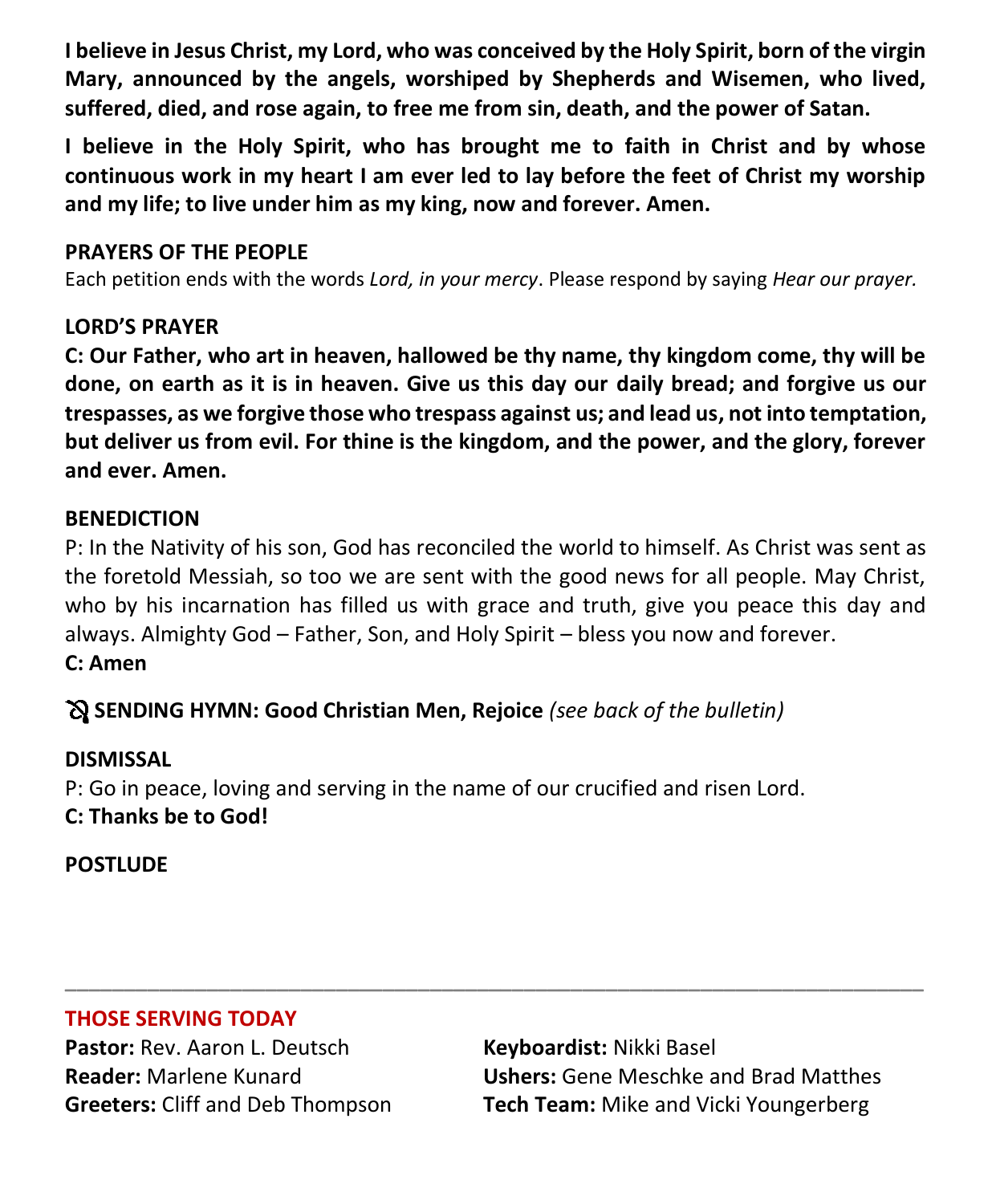#### **CONTACT OUR PASTOR**

**Cell Phone:** 605-742-4469 **Email Address:** [aaron.lee.deutsch@gmail.com](mailto:aaron.lee.deutsch@gmail.com)

### **ANNOUNCEMENTS**

**Welcome to Worship! We are happy to see you!** Resurrection Lutheran Church is a Christcentered and cross-focused member of Lutheran Congregations in Mission for Christ.

**Please remember the following in your prayers:** Delores Fast, Paul & Donna Bjur, Warren Beaty, Ted Glaser, Carol Volness, and Ashley Thooft. Please also remember our **homebound members** and those living in **assisted living facilities**: Ione Benshoof, Deb Bjur, Dorothy Enfield, Arlene Harlow, Polly Marshall, and Betty Purrington.

As we enter **cold and flu season**, please kindly remember to monitor yourself for symptoms and consider staying home from worship if you are feeling ill. Our worship services are livestreamed every Sunday on Facebook and later uploaded to YouTube. Pastor Aaron will not be shaking hands in a receiving line after worship during these winter months as well.

**Volunteers Needed:** A variety of people are needed to work behind the scenes to make Sunday mornings happen. Are you interested in greeting, reading, or assisting with the Lord's Supper? A sign-up sheet for next month's worship assistants is out in the narthex.

Do you or someone you know need a **ride on Sunday mornings**? Contact Pastor Aaron or Vicki in the Church office and they will help connect you with someone who can pick you up for worship each week.

We all know someone who is experiencing the depths of grief. Maybe it's even you. *"Journey Through Grief"* is a collection of four short reflections that can help individuals through the first year after a loss. Do you know of someone – a family member, neighbor, coworker, or friend - who could use some encouraging words as they wrestle with their heartache? Contact Pastor Aaron or Vicki in the Church office for more information on this phenomenal resource.

**\_\_\_\_\_\_\_\_\_\_\_\_\_\_\_\_\_\_\_\_\_\_\_\_\_\_\_\_\_\_\_\_\_\_\_\_\_\_\_\_\_\_\_\_\_\_\_\_\_\_\_\_\_\_\_\_\_\_\_\_\_\_\_\_\_\_\_\_\_\_\_\_\_**

#### **THIS WEEK AT RESURRECTION LUTHERAN**

| Sunday    | Dec. 26 | 9:30am  | Worship               |
|-----------|---------|---------|-----------------------|
|           |         | 10:30am | Fellowship            |
| Monday    | Dec. 27 | 10:00am | <b>Morning Prayer</b> |
| Wednesday | Dec. 29 | Noon    | Lectionary Lunch      |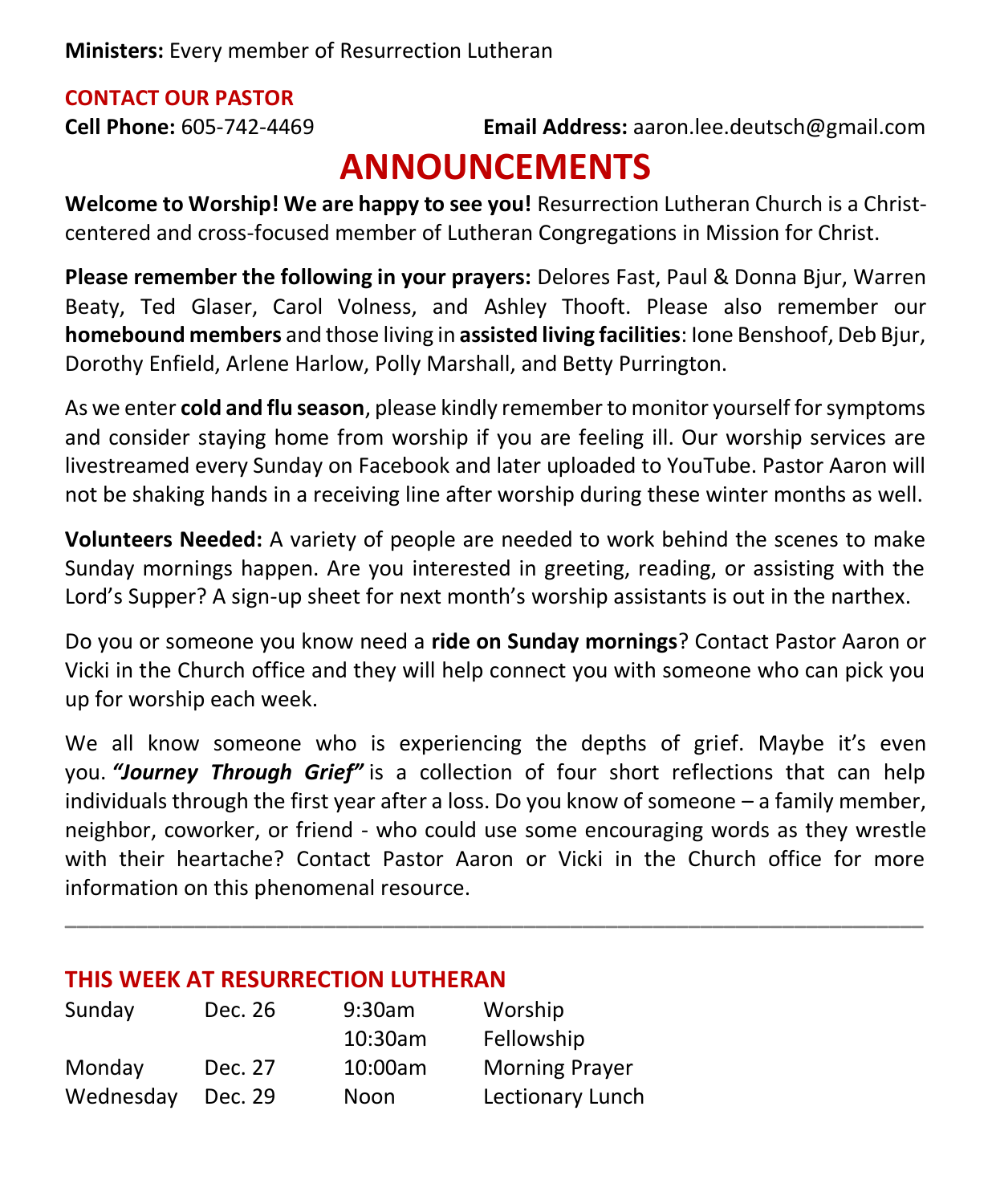| Thursday | Dec. 30 | 8:00am     | Men's Bible Study |
|----------|---------|------------|-------------------|
| Sunday   | Jan. 2  | 9:30am     | Worship           |
|          |         | $10:30$ am | Fellowship        |